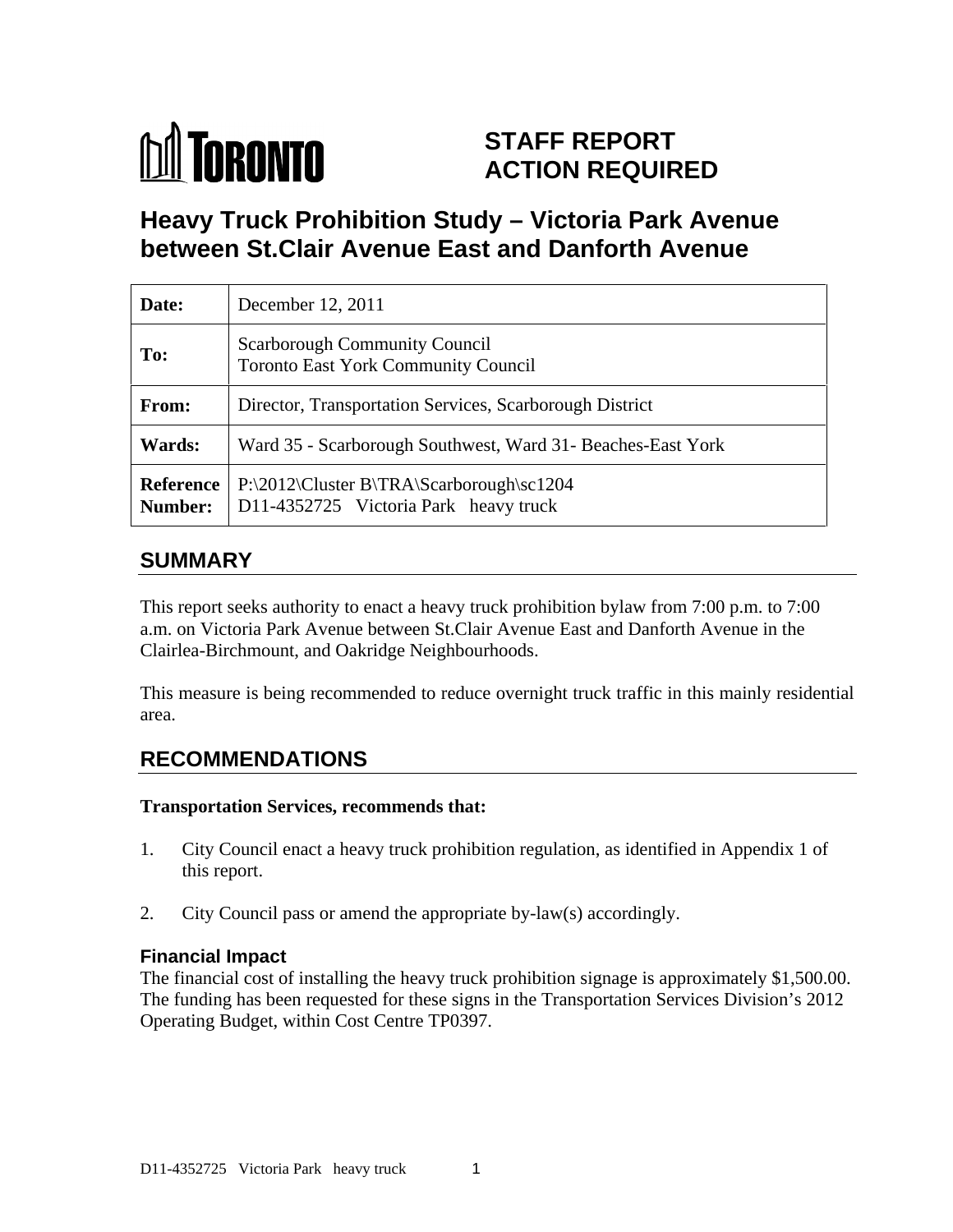### **ISSUE BACKGROUND**

Further to concerns raised by Councillor Michelle Berardinetti, Transportation Services staff has reviewed the need to provide appropriate nightly heavy truck prohibitions on the currently unregulated portion of Victoria Park Avenue through a primarily residential area. A similar bylaw is already in affect on Victoria Park Avenue immediately south of the proposed area.

### **COMMENTS**

The following characteristics describe the subject area:

- The land use in these neighbourhoods is primarily single family residential.
- The majority of this section of Victoria Park Avenue is a two-lane major arterial roadway.
- The regulatory speed limit is 50 km/h, with a twenty-four hour vehicle volume of approximately 18,000 vehicles per day.

The adoption of the traffic by-law amendments identified in Appendix 1 of this report will discourage overnight truck traffic on this section of roadway through a primarily residential neighbourhood.

 $\overline{\phantom{a}}$  , we are assumed to the contract of the contract of the contract of the contract of the contract of the contract of the contract of the contract of the contract of the contract of the contract of the contract

# **CONTACT**

Marko A. Oinonen, B.A.Sc., P.Eng. Manager, Traffic Operations, Scarborough District Tel: 416-396-7148 Fax: 416-396-5641 E-Mail: moinone@toronto.ca

# **SIGNATURE**

Peter J. Noehammer, P.Eng. Director, Transportation Services, Scarborough District

JE:ca

# **ATTACHMENTS**

- 1. Appendix 1 By-law Amendments (enact)
- 2. Location Plan (Heavy Truck Prohibition Study Victoria Park Avenue)